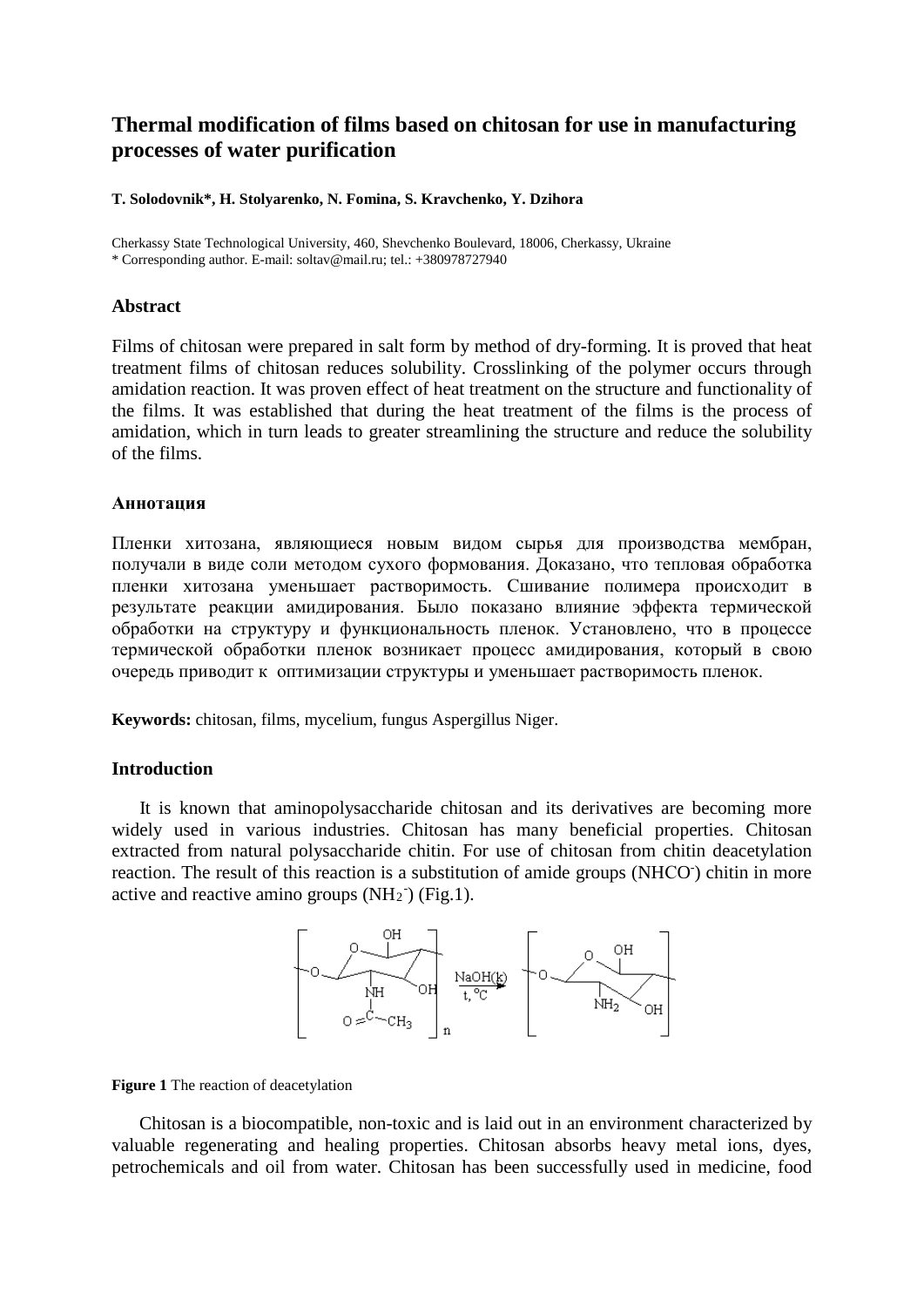and chemical industry and biotechnology (Muzzarelli, 1977). Chitosan membranes and films used for drinking water.

Other authors have shown the use of polymeric chitosan films as ion-exchange for alkaline and acidic solutions (Hirano and Tokura, 1982; Singh and Ray, 1998; Begin and Van Calsteren, 1999) The polymeric nature and high chemical activity of chitosan determine prospects of films based on it in water treatment technology and aqueous solutions. The disadvantages of increased use of films and membranes based on chitosan in sorption processes is their lack of stability and solubility in aqueous solutions.

The study of physical - chemical properties of chitosan films to improve their properties and increase stability when used in aqueous solutions of unstable pH is a very pressing issue.

The aim of this work is to study the effects of heat treatment and forming films on their structure and solubility.

#### **Methods**

To produce films using chitosan with a degree of deacetylation 87%. Chitosan was obtained from mycelial fungi Aspergillus niger biomass – waste of biotechnological production of citric acid by the method (Stolyarenko et al., 2013).

Chitosan films in salt form (S-form) were made with dry molding solutions. Forming solution prepared from 2% chitosan solution in 2% aqueous solution of acetic acid respectively methods (Stolyarenko et al.; 2014). The solution was stirred on a magnetic mixer for 15 minutes.

Сhitosan film (S-form) were used for the production of films in the form of polyhydroxide (H-form). For this chitosan film (S-form) was treated with 2% sodium hydroxide for 60 seconds (Samuels, 1981; Arzamastsev et.al., 2008).

Interact with amino groups bound anions solvent (acetic acid) from alkali – NaOH (Fig.2).



**Figure 2** The scheme of transfer films of chitosan (S-form) in the form polihydroxide (H-form).

The content of linked chitosan films acid and amino content was determined by potentiometer titration. (Zotkin et al.; 2004). We used a combined glass electrode. Measurement of pH was carried out with an accuracy of  $\pm$  0,01. Electrode checked by standard buffer solution ( $pH = 1.1$ ; 4.01; 6.86 and 9.18). To determine the bound acid sample film weighing about 0.1 g (up to 0.0001) filled with 10 ml of 0.1 M NaOH solution and heated for an hour with constant stirring. After stirring 5 ml of the solution were taken for titration. Titration was performed with 0.1 M HCl solution with constant stirring on a magnetic mixer (temperature 18-20°C). It was built in the titration curve coordinates *pH*-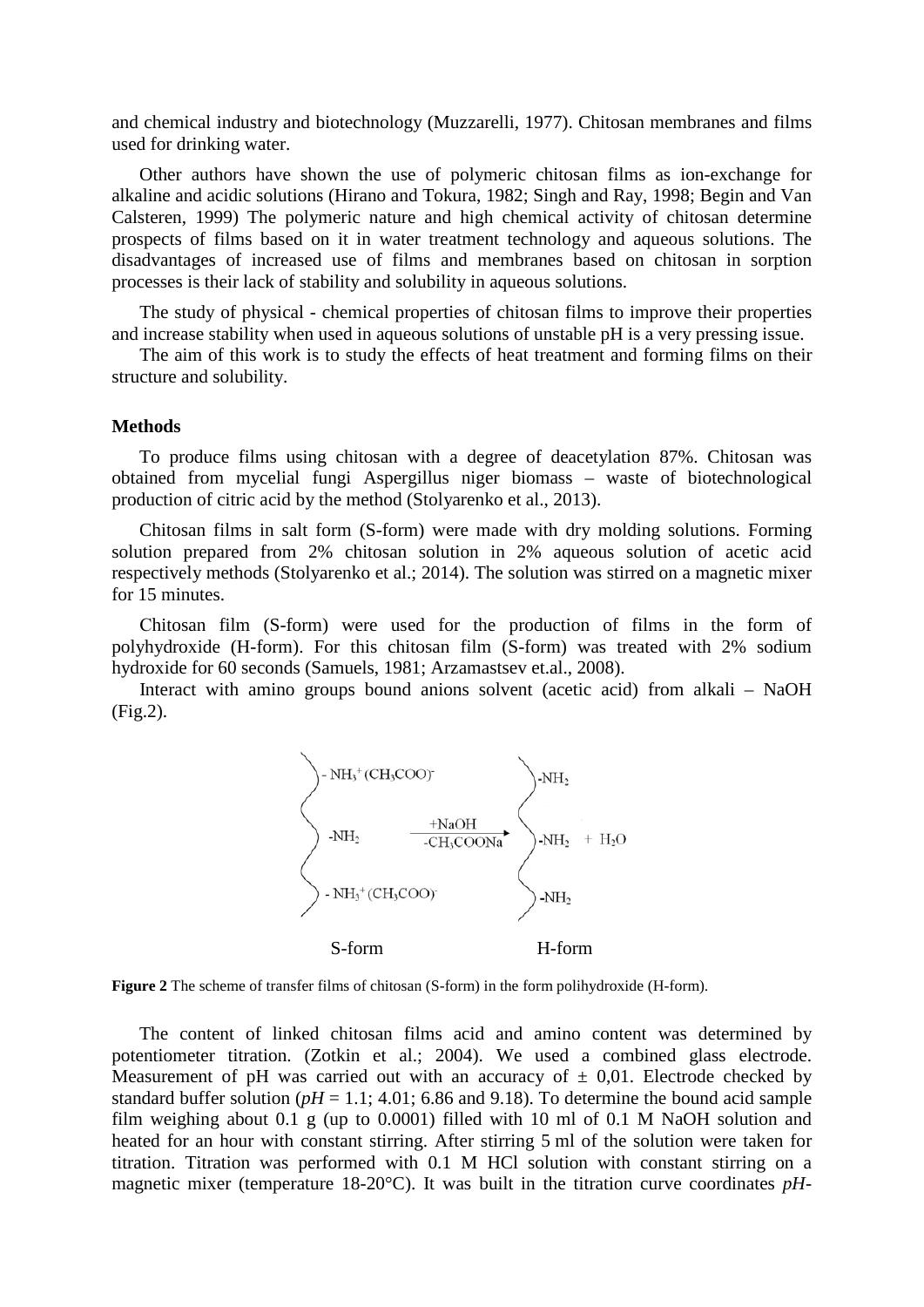*f*(*V*(HCl)). For the titration curve defined volume HCl, which went on titration of excess NaOH. Calculated acid content (*W*%(CH<sub>3</sub>COOH) in the film by the formula:

$$
W(CH_3COOH), \% = \frac{\Delta V(HCl) \cdot \tilde{n}(HCl) \cdot K \cdot M(HCl) \cdot 100}{m},
$$

where <sup>∆</sup>*V*(НСl) – the amount of HCl, which went on titration, l; *с*(НСl) – molar concentration of HCl mol/l;  $K$  – correction factor for the concentration of acid;  $M(HCl)$  – molecular weight HCl g/mol; *m* – film weight, g.

Defined concentration of nitrogen, which describes the presence of amino and amide groups in chitosan films. Film sample weighing approximately 0.1 g (up to 0.0001) was dissolved in 5 ml of 0.1 M HC1 solution and stirred for an hour. To the solution was added 5 ml of distilled water and titrated with 0.1 M NaOH solution with constant stirring (temperature 18-20°C). For the titration curve defined volume NaOH, which went on titration and calculated amine nitrogen content *W*%(N) by the formula:

$$
W(N),\% = \frac{\Delta V(NaOH)\cdot \tilde{n}(NaOH)\cdot 0.014}{m}\cdot 100,
$$

where <sup>∆</sup>*V*(NaOH) – the amount of NaOH, which went on titration; *c*(NaOH) – molar concentration of HCl mol/l;  $m -$  film weight, g; 14 – atomic weight of nitrogen, g/mol.

The degree of substitution at the amino and amide groups was calculated by the formulas:

$$
DS_{NH_2}
$$
 =  $\frac{W(N) \cdot 203}{1400 + 42 \cdot W(N)}$  and  $DS_{NHCO}$  =  $\Delta DS_{NH_2}$  + 0.13

The degree of conversion of amino amide as calculated by the formula:

$$
DC_{NH_2} = \frac{\Delta DS_{NH_2}}{0.87},
$$

where 0.87 – degree deacetylation of chitosan.

The process of curing the films were performed in the temperature range from 20 to 75°C for 10 to 72 hours. The film of chitosan was heated in an oven at 115°C for 1 to 3 hours. The kinetics swelling investigated the gravimetrically on an analytical balance. To create the proper environment using buffers with *pH*: 1.1; 5.5; 6.86.

The degree of swelling of the films  $(\alpha)$  was calculated using the formula:

$$
\alpha = \frac{m - m_0}{m_0} \cdot 100\%,
$$

where  $m_0$  – weight chitosan film to swelling, g;  $m$  – weight chitosan film after swelling, g.

Kinetic curves were constructed in the coordinates: the degree of swelling - a process of swelling. For kinetic curves determined equilibrium value of the degree of swelling ( $\alpha_{ee}$ ).

The films of chitosan in S-form and H-form was analyzed using IR spectroscopy (Specord IR-75). The samples were cut into small pieces before grinding with KBr powder in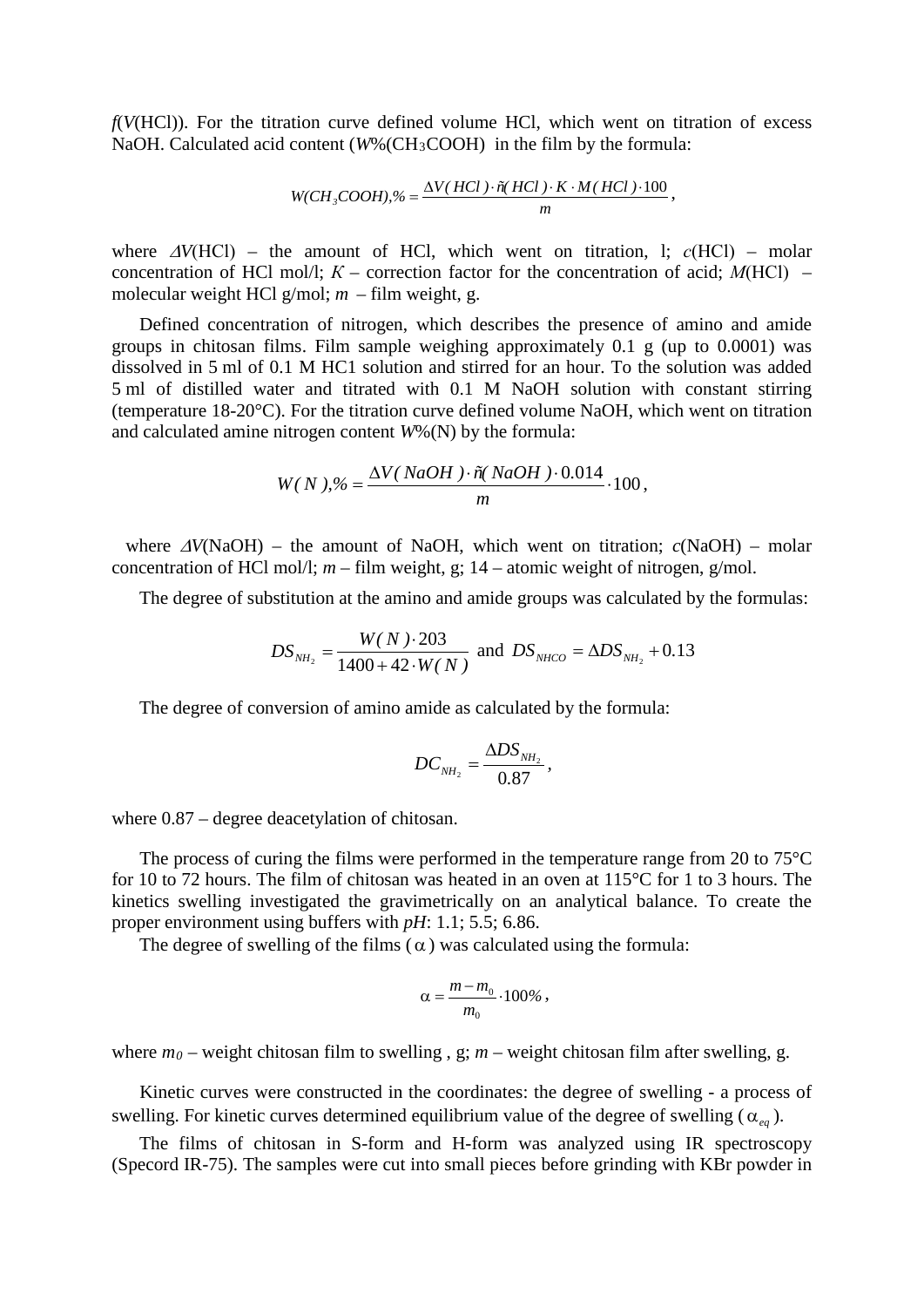the ratio of approximately 2:100 of sample to KBr. The IR spectra were run in the wave number ranges of 400-4000 cm<sup>-1</sup> with 32 scan at 4 cm<sup>-1</sup> resolution. Explanation spectra were performed using the program MicroCAL Origin v.6.10.

# **Results and Discussion**

Established that an increase in temperature and increase the curing time leads to a reduction solvent (CH3COOH) in films of chitosan (Table 1). Virtually unchanged degree of substitution for amide and amino groups in structure of chitosan.

| <b>Terms curing</b><br>of films |       | <b>Composition films of chitosan</b>         |     |             |                       |             |  |
|---------------------------------|-------|----------------------------------------------|-----|-------------|-----------------------|-------------|--|
| $T, \,^{\circ}C$                | hours | $W\%$ (CH <sub>3</sub> COOH), % $W\%$ (N), % |     | $DS_{NH_2}$ | $DS_{\text{NHCO}}$ ** | $DC_{NH_2}$ |  |
| 20                              | 72    | 36.1                                         | 7.3 | 0.87        | $\Omega$              |             |  |
| 50                              | 20    | 25.0                                         | 7.8 | 0.87        | $\Omega$              | 0           |  |
| 75                              | 10    | 18.9                                         | 7.8 | 0.85        | 0.02                  | 0.02        |  |

**Table 1** Terms curing of films and composition films of chitosan before heat treatment\*

\* Heat treatment was performed at 115  $\degree$  C for 3 hours; \*\* Increase  $DS_{NHCO}$  from baseline of chitosan

As can be seen from Table 2, at high temperatures (115°C) in films of chitosan observed reduction solvent of acid and increasing the number of amide groups in the structure of chitosan.

| <b>Terms curing</b><br>of films |             | <b>Composition films of chitosan</b> |             |             |                |             |  |
|---------------------------------|-------------|--------------------------------------|-------------|-------------|----------------|-------------|--|
| $T$ <sup>o</sup> C              | τ,<br>hours | $W\%$ (CH <sub>3</sub> COOH), %      | $W\% (N)$ % | $DS_{NH_2}$ | $DS_{NHCO}$ ** | $DC_{NH_2}$ |  |
| 20                              | 72          | 18.0                                 | 5.08        | 0.64        | 0.23           | 0.26        |  |
| 50                              | 20          | 14.8                                 | 3.97        | 0.51        | 0.36           | 0.41        |  |
| 75                              | 10          | 10.95                                | 4.3         | 0.55        | 0.32           | 0.37        |  |

**Table 2** Terms curing movies and films of chitosan to heat treatment

\* Heat treatment was performed at 115 ° C for 3 hours; \*\* Increase  $DS<sub>NHCO</sub>$  from baseline of chitosan

Under the influence of temperature on the chitosan film is strengthening polymer in the amidation reaction (Fig.3).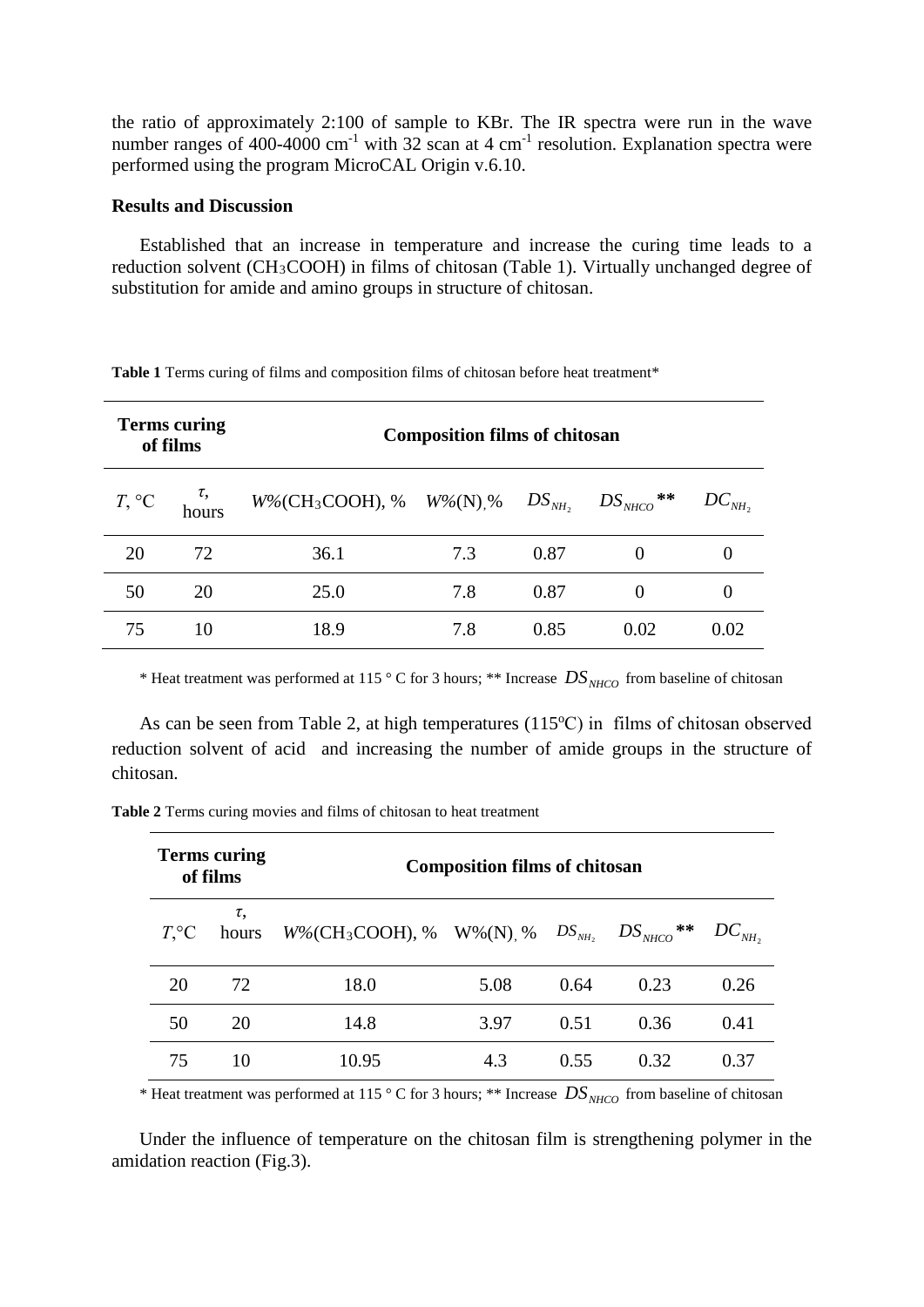$$
\left\|\text{NH}_3^+\text{OOCH}_3\xrightarrow{T,^0C}\right\|\text{NHCO-CH}_3
$$

**Figure 3.** Scheme amidation reaction of films of chitosan

It is proved that when converting films of chitosan S- H-form appears intense absorption band at  $1635 \text{ cm}^{-1}$  in the IR spectrum, which is characteristic of amino groups (Figure 4, Figure 6). Under the influence of temperature in the infrared spectra of chitosan films (S-form) a decrease in the intensity of the absorption bands Amide I  $(1633, 1630 \text{ cm}^{-1})$  and there is an intense absorption band Amide II (1550 cm<sup>-1</sup>). For films of chitosan in H-form (Fig.7) observed accumulation of amide groups  $(1550 \text{ cm}^{-1}, 1495 \text{ cm}^{-1})$ . This confirms amidation reaction that occurs during the thermal impact on the films of chitosan. In the stretching vibration of hydroxyl and amino groups (2980-2350 cm<sup>-1</sup>) by the action of the temperature distribution is the intensity of the absorption maximum in the offset area smaller wavelengths.



**Figure 4** IR spectrum of chitosan film in the S-form before heat treatment.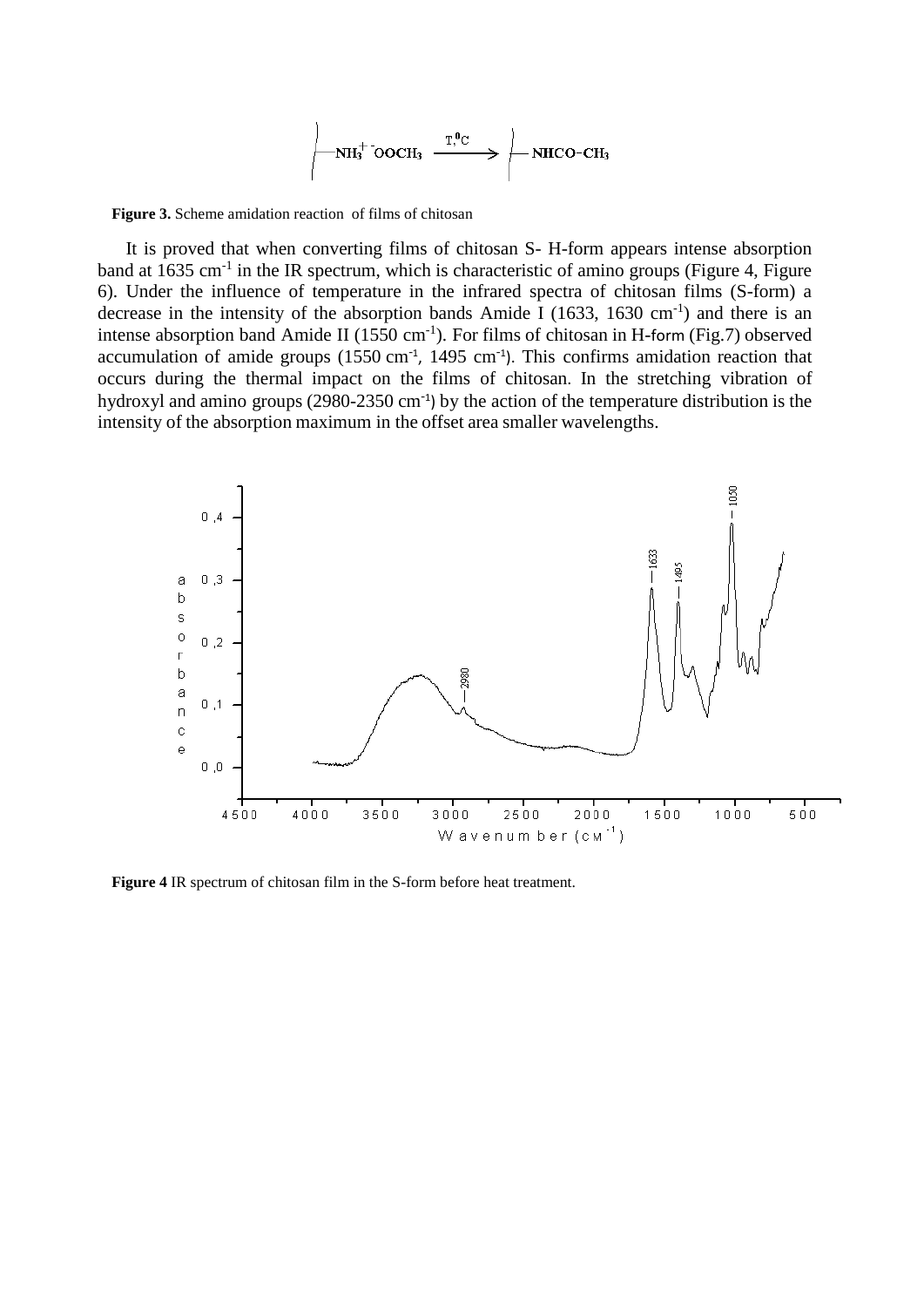

**Figure 5** IR spectrum of chitosan film in the S-form after heat treatment



**Figure 6** IR spectrum of chitosan film in the Н-form before heat treatment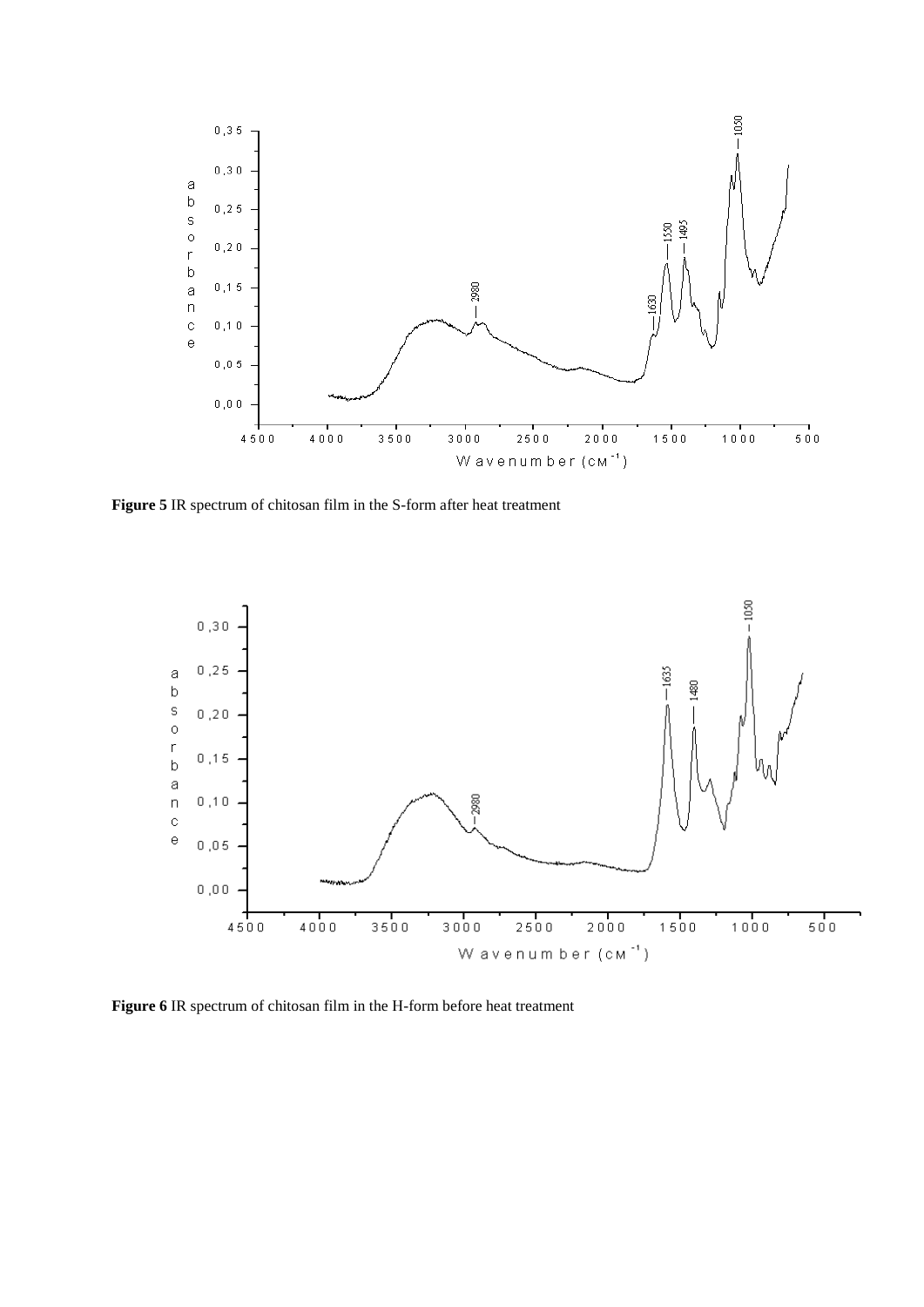

**Figure 7** IR spectrum of chitosan film in the Н-form after heat treatment

Table 3 presents the results of research degree of swelling of chitosan films before and after exposure to temperature. Established that under the influence of temperature decreases the degree of swelling of chitosan films in the S- form and H- form.

Іt is proved that under the influence of temperature in the macromolecules of chitosan, a decrease in the number of amino groups and reduce the ability of ionized molecules participate in conformational transformations.

**Table 3** Effect of heat treatment and pH of the solutions to the equilibrium degree of swelling of chitosan films in S- and Н-form

| pH   | Equilibrium degree of swelling $\alpha_{eq}$ |                     |               |                     |  |  |  |
|------|----------------------------------------------|---------------------|---------------|---------------------|--|--|--|
|      | $S-form^*$                                   | $S$ -form- $T^{**}$ | $H$ -form $*$ | $H$ -form- $T^{**}$ |  |  |  |
| 1.1  |                                              |                     |               |                     |  |  |  |
| 5.5  | 375                                          | 280                 | 200           | 175                 |  |  |  |
| 6.86 | 250                                          | 170                 | 150           | 95                  |  |  |  |

\* - chitosan film before heat treatment; \*\* - chitosan film after heat treatment at 95°C for 1 hour

The process amidation and organization of the structure, which reduces the solubility of chitosan films. The results are in good agreement with data obtained by other authors (Kim, C.H. et.al., 2004; Pielichowski, K. and Njuguna, J., 2005; Rivero S. et.al., 2012)